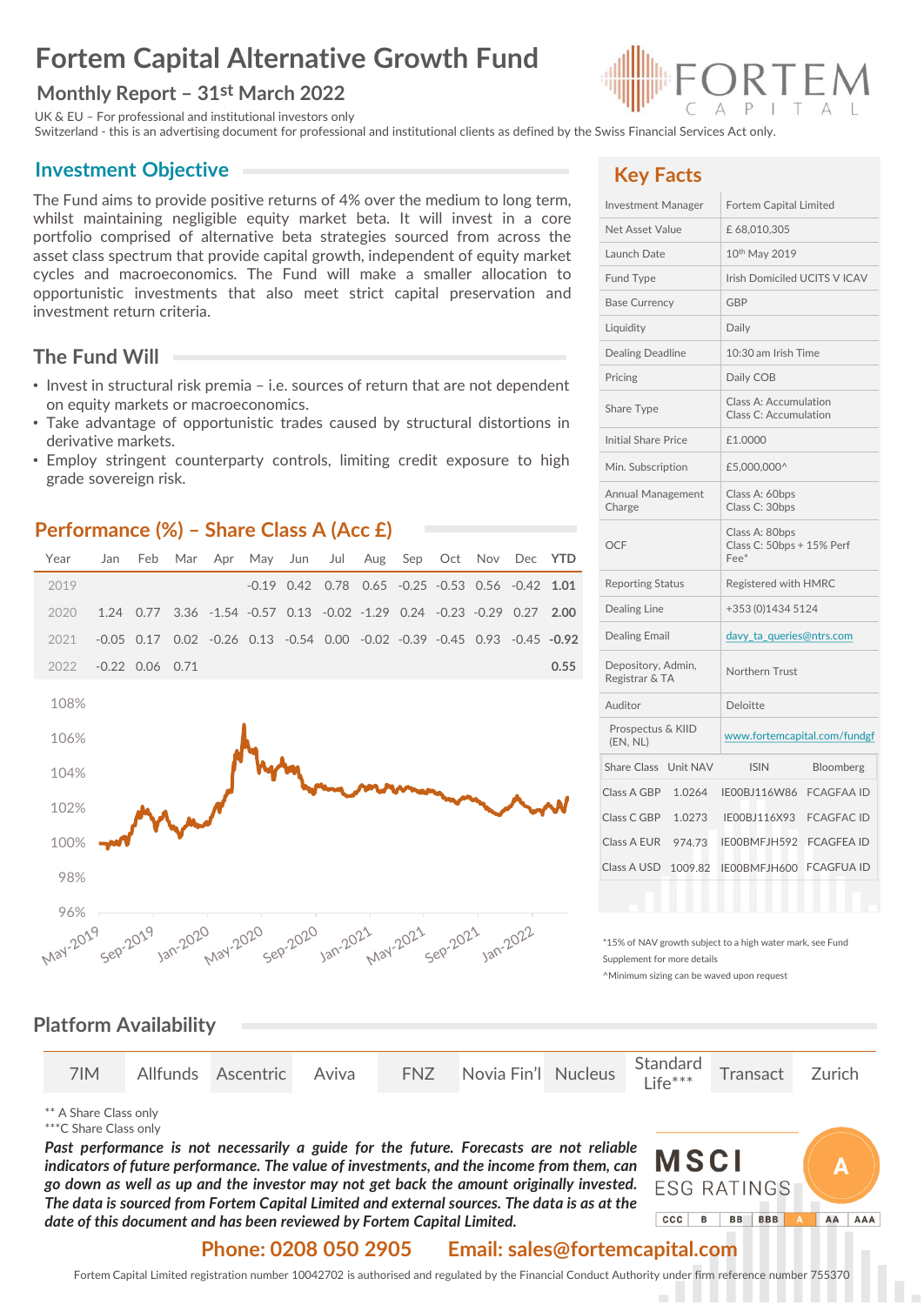# **Fortem Capital Alternative Growth Fund**

## **Monthly Report – 31st March 2022**

#### **Portfolio Breakdown**

#### **Alternative Beta Allocation – Risk weights per Risk Premia Credit Exposure**



- Rates Volatility 29.1%
- US Equity Vol Arb 23.3%
- Commodity Curve 15.2%
- **European Equity Vol Arb 11.4%**
- Credit Volatility 6.5%
- Commodity Value 6.2%
- $\blacksquare$  FX Value 4.6%
- Commodity Congestion 2.2%
- Cross Asset Hedge 1.6%





## **Summary of Individual Strategy Risk and Attribution**

| <b>Strategy</b>                        |       | <b>Weighting (Risk Based)</b> | <b>Contribution to Return</b> |  |
|----------------------------------------|-------|-------------------------------|-------------------------------|--|
| European Equity Vol Arb Strategy 2     | 0.84% |                               | $-0.02%$                      |  |
| Rates Volatility Strategy 3            | 0.63% |                               | 0.23%                         |  |
| Rates Volatility Strategy 1            | 0.43% |                               | 0.06%                         |  |
| US Equity Vol Arb Strategy 1           | 0.30% |                               | 0.13%                         |  |
| Commodity Value Strategy 1             | 0.29% | <b>State State</b>            | 0.17%                         |  |
| Rates Volatility Strategy 2            | 0.28% | and the state                 | 0.10%                         |  |
| <b>Commodity Congestion Strategy 1</b> | 0.27% | <b>Contract Contract</b>      | 0.02%                         |  |
| <b>FX Value Strategy 1</b>             | 0.26% |                               | $-0.16%$                      |  |
| Commodity Curve Strategy 4             | 0.22% |                               | 0.06%                         |  |
| Commodity Curve Strategy 2             | 0.21% |                               | 0.02%                         |  |
| <b>FX Value Strategy 2</b>             | 0.17% | a an                          | $-0.13%$                      |  |
| Commodity Curve Strategy 1             | 0.13% |                               | $-0.01%$                      |  |
| <b>Credit Volatility Strategy 2</b>    | 0.13% | ٠                             | $-0.01%$                      |  |
| Credit Volatility Strategy 1           | 0.09% | <b>The Co</b>                 | $-0.01%$                      |  |
| Cross Asset Hedge Strategy 2           | 0.05% | ш                             | $-0.02%$                      |  |
| European Equity Vol Arb Strategy 1     | 0.02% |                               | 0.06%                         |  |
| Commodity Curve Strategy 3             | 0.00% |                               | 0.00%                         |  |
| Cross Asset Hedge Strategy 1           | 0.00% |                               | $-0.02%$                      |  |
| Commodity Congestion Strategy 2        | 0.00% |                               | 0.12%                         |  |

## **Portfolio Risk**



- **Portfolio Risk** is the expected standard deviation of the portfolio NAV, expressed on an annualised basis. It is calculated using a 10 year correlation matrix
- **Portfolio Stand Alone risk** is the expected standard deviation of the portfolio if there were no diversification benefits between strategies. This occurs if all correlations are at 1.
- **Daily VaR (99%)** is an alternative measure of risk that looks at maximum expected loss. At 99% confidence, one can expect that there will be at least 1 day in a 100 where the daily loss on the Fund can be expected to be greater than the calculated VaR
- **Gross portfolio exposure** measures that total notional value of all the swap positions as a percentage of the portfolio NAV

Past performance is not necessarily a guide for the future. Forecasts are not reliable indicators of future performance. The value of investments, and the income from them, can go down as well as up and the investor may not get back the amount originally invested. The data is sourced from Fortem Capital Limited and external sources. The data is as at the date of this document and *has been reviewed by Fortem Capital Limited.*

#### **Phone: 0208 050 2905 Email: sales@fortemcapital.com**

Fortem Capital Limited registration number 10042702 is authorised and regulated by the Financial Conduct Authority under firm reference number 755370